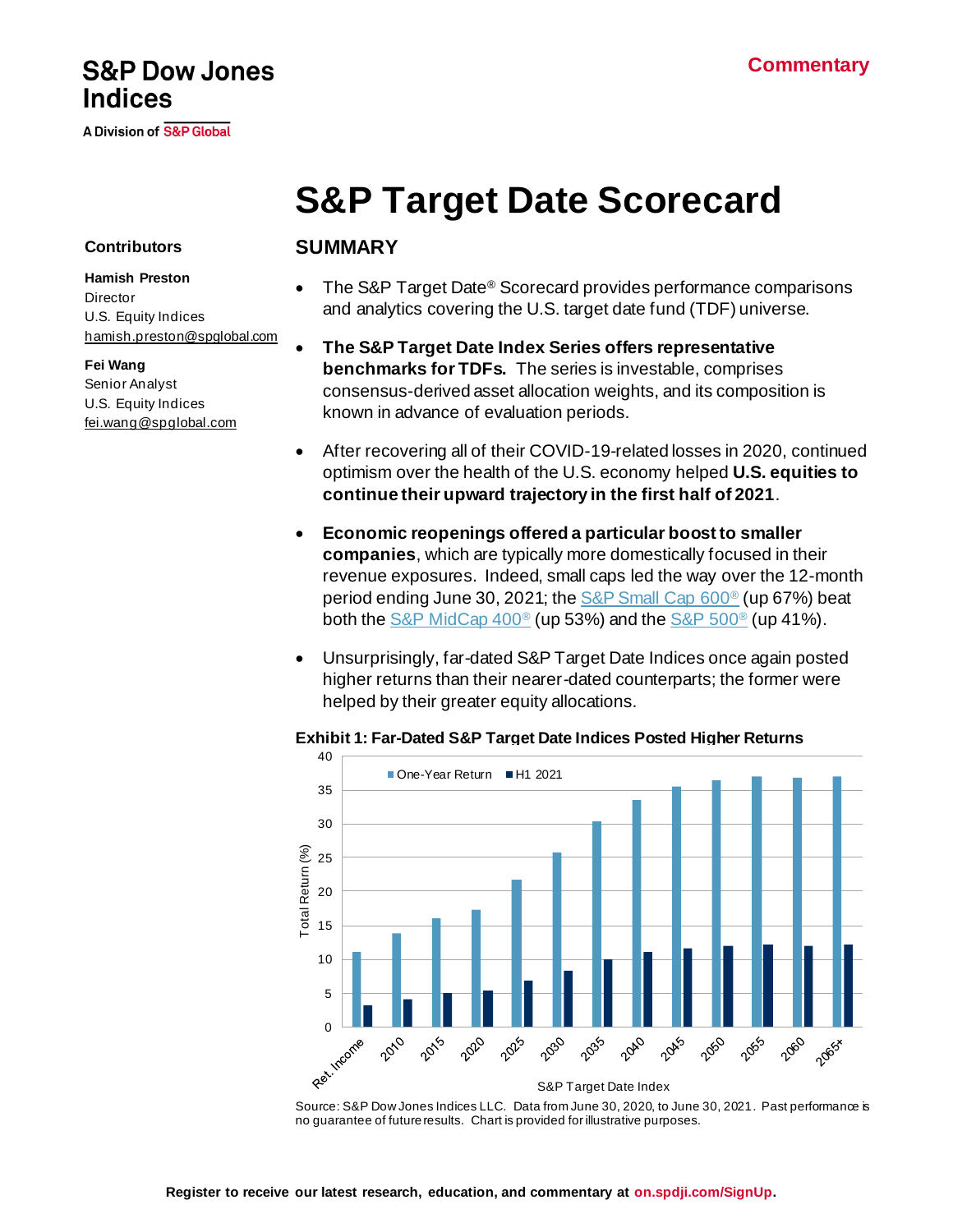• But as we have highlighted before, nearer-dated S&P Target Date Indices outperformed over all time horizons on a risk-adjusted basis. The risk reduction from allocating more heavily to fixed income—a typically less volatile asset class compared with equities—more than compensated for the lower returns.

| Exhibit 2: S&P Target Date Indices Risk/Return Overview |                       |      |      |      |       |       |       |       |       |       |       |       |         |
|---------------------------------------------------------|-----------------------|------|------|------|-------|-------|-------|-------|-------|-------|-------|-------|---------|
| <b>PERIOD</b>                                           | RET.<br><b>INCOME</b> | 2010 | 2015 | 2020 | 2025  | 2030  | 2035  | 2040  | 2045  | 2050  | 2055  | 2060  | $2065+$ |
| <b>RETURN (%)</b>                                       |                       |      |      |      |       |       |       |       |       |       |       |       |         |
| Q1 2021                                                 | 0.03                  | 0.62 | 1.14 | 1.46 | 2.38  | 3.24  | 4.22  | 4.93  | 5.33  | 5.57  | 5.67  | 5.61  | 5.61    |
| Q2 2021                                                 | 3.06                  | 3.45 | 3.77 | 3.90 | 4.43  | 4.92  | 5.45  | 5.79  | 6.00  | 6.08  | 6.15  | 6.12  | 6.16    |
| H1 2021                                                 | 3.09                  | 4.09 | 4.95 | 5.42 | 6.92  | 8.31  | 9.91  | 11.00 | 11.66 | 12.00 | 12.17 | 12.08 | 12.12   |
| 3-Year                                                  | 7.44                  | 8.24 | 8.74 | 9.02 | 10.06 | 10.95 | 11.93 | 12.60 | 12.97 | 13.15 | 13.23 | 13.30 | 13.31   |
| 5-Year                                                  | 6.29                  | 7.24 | 8.01 | 8.63 | 9.76  | 10.76 | 11.82 | 12.55 | 12.99 | 13.30 | 13.46 | 13.61 | 13.62   |
| 10-Year                                                 | 5.42                  | 6.16 | 6.82 | 7.35 | 8.07  | 8.72  | 9.37  | 9.82  | 10.10 | 10.33 | 10.49 | 10.54 |         |
| <b>VOLATILITY (%)</b>                                   |                       |      |      |      |       |       |       |       |       |       |       |       |         |
| 3-Year                                                  | 6.44                  | 7.34 | 8.36 | 9.26 | 10.99 | 12.80 | 14.56 | 15.72 | 16.39 | 16.75 | 16.92 | 16.98 | 16.98   |
| 5-Year                                                  | 5.22                  | 5.94 | 6.76 | 7.49 | 8.87  | 10.29 | 11.69 | 12.60 | 13.14 | 13.43 | 13.57 | 13.64 | 13.63   |
| 10-Year                                                 | 4.74                  | 5.78 | 6.83 | 7.76 | 8.94  | 10.11 | 11.16 | 11.89 | 12.36 | 12.67 | 12.82 | 12.87 |         |
| <b>RISK-ADJUSTED RETURN</b>                             |                       |      |      |      |       |       |       |       |       |       |       |       |         |
| 3-Year                                                  | 1.16                  | 1.12 | 1.05 | 0.97 | 0.92  | 0.86  | 0.82  | 0.80  | 0.79  | 0.79  | 0.78  | 0.78  | 0.78    |
| 5-Year                                                  | 1.21                  | 1.22 | 1.19 | 1.15 | 1.10  | 1.05  | 1.01  | 1.00  | 0.99  | 0.99  | 0.99  | 1.00  | 1.00    |
| 10-Year                                                 | 1.14                  | 1.07 | 1.00 | 0.95 | 0.90  | 0.86  | 0.84  | 0.83  | 0.82  | 0.81  | 0.82  | 0.82  |         |

Source: S&P Dow Jones Indices LLC. Data as of June 30, 2021. All figures are annualized, based on monthly total returns. Past performance is no guarantee of future results. Table is provided for illustrative purposes

- **The relative returns of TDFs with fewer assets improved compared with our previous reports.** Equal-weighted returns were higher than asset-weighted returns in five vintages over the one-year horizon and in seven vintages over the five-year period. However, the picture was little changed over the three-year horizon; asset-weighted returns were higher across the board.
- **S&P Dow Jones Indices also produces S&P Target Date** *Style* **Indices**. The "To" style indices aim to reduce the impact of market drawdowns around the expected retirement date, while the "Through" style indices aim to mitigate longevity risk—the risk of outliving one's assets in retirement. Hence, "Through" style indices have higher equity allocations than "To" indices.
- "Through" style indices posted higher returns than their "To" counterparts, while "To" style indices posted lower volatilities. Overall, near-dated "To" style indices posted higher risk-adjusted returns than their "Through" counterparts. The opposite was true for far-dated style indices.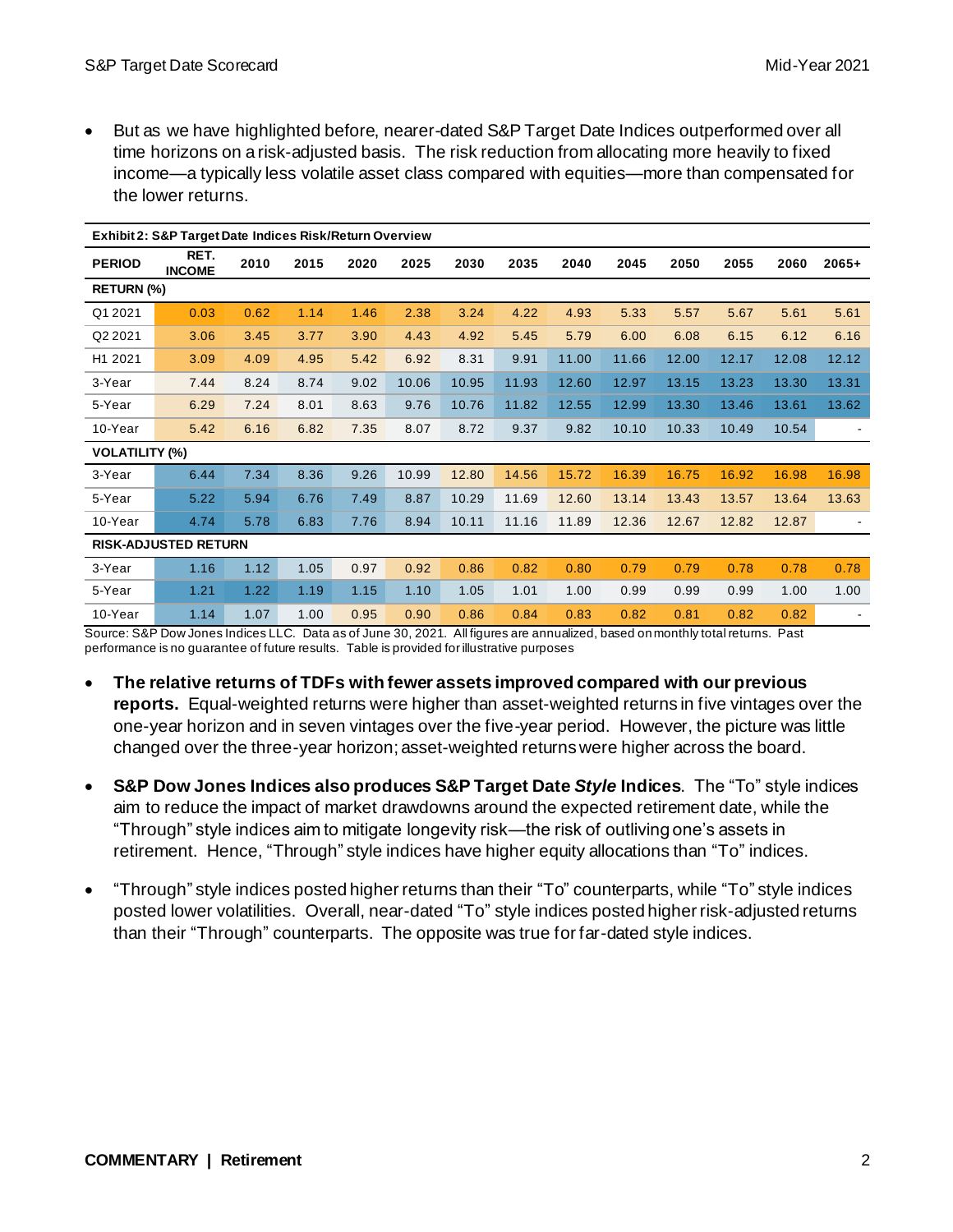# **A UNIQUE SCORECARD FOR THE TARGET DATE UNIVERSE**

The S&P Target Date Scorecard presents the performance of TDFs as compared to appropriate benchmark indices. We consider all target date asset allocation policies to be active decisions, so we include funds that use passive underlying investments as well as active underlying investments. The scorecard covers target dates from retirement income to 2065 and beyond, and it has the following unique features.

- A Representative Target Date Benchmark: The S&P Target Date Index<sup>1</sup> is the only consensusdriven target date benchmark offered by an independent index provider. Its asset class exposure and glide path are functions of market observations acquired from an annual survey of target date managers. The index currently includes target dates from retirement income through 2065+. The S&P Target Date To Retirement Income and the S&P Target Date Through Retirement Income Index Series were launched in January 2015, and performance is incorporated as accumulated history becomes available.
- **Apples-to-Apples Comparison:** Target date fund returns are sometimes compared to popular asset class benchmarks such as the S&P 500 or Bloomberg Barclays U.S. Aggregate Bond Index. The S&P Target Date Scorecard avoids this pitfall by measuring a fund's returns against the returns of the benchmark that is most appropriate for each target date category.
- **Asset Allocation Risk Revealed:** Sometimes custom, multi-asset class benchmarks are used for comparison purposes. However, these benchmarks do not measure asset allocation risk, as they are typically set with asset class exposure selected by fund managers. They also may lack transparency with respect to the method behind their calculation and may not be adjusted for changes in asset allocation policy over time. The report avoids these problems by referencing our consensus-driven target date benchmark that provides a representative proxy of asset allocation risk for each target date vintage.
- **Asset-Weighted Returns:** Average returns for a fund group are often calculated using only equal weighting, which results in the returns of a USD 10 billion fund affecting the average in the same manner as the returns of a USD 10 million fund. An accurate representation of how market participants fared in a particular period can be better ascertained by calculating weighted-average returns, in which each fund's return is weighted by net assets. The S&P Target Date Scorecard shows both equal- and asset-weighted averages. Additionally, we now use all share classes to calculate average TDF returns and performance quartiles.
- **Data Cleaning:** Appropriate peer groups are built from underlying databases so meaningful benchmark comparisons may be performed. TDFs with vintages of 2065 or beyond are compared with th[e S&P Target Date 2065+ Index](https://www.spglobal.com/spdji/en/indices/multi-asset/sp-target-date-2065-index?utm_source=pdf_research). TDFs with vintages that have already passed, such as 2005, are compared with th[e S&P Target Date Retirement Income Index](https://spglobal.com/spdji/en/indices/multi-asset/sp-target-date-retirement-income-index?utm_source=pdf_research). Average TDF returns, both equal-weighted and asset-weighted, are calculated using all share classes within each fund family in order to represent the aggregate experience of TDF shareholders. The S&P Target Date Scorecard offers the only comprehensive, periodic, and publicly available source of such data. Reports are available at [spglobal.com/spdji](https://www.spglobal.com/spdji/en?utm_source=pdf_research).

<sup>1</sup> It is not possible to invest directly in an index. Indices are statistical composites and their returns do not include payment of any sales charges or fees an investor would pay to purchase the securities they represent. Such costs would lower performance.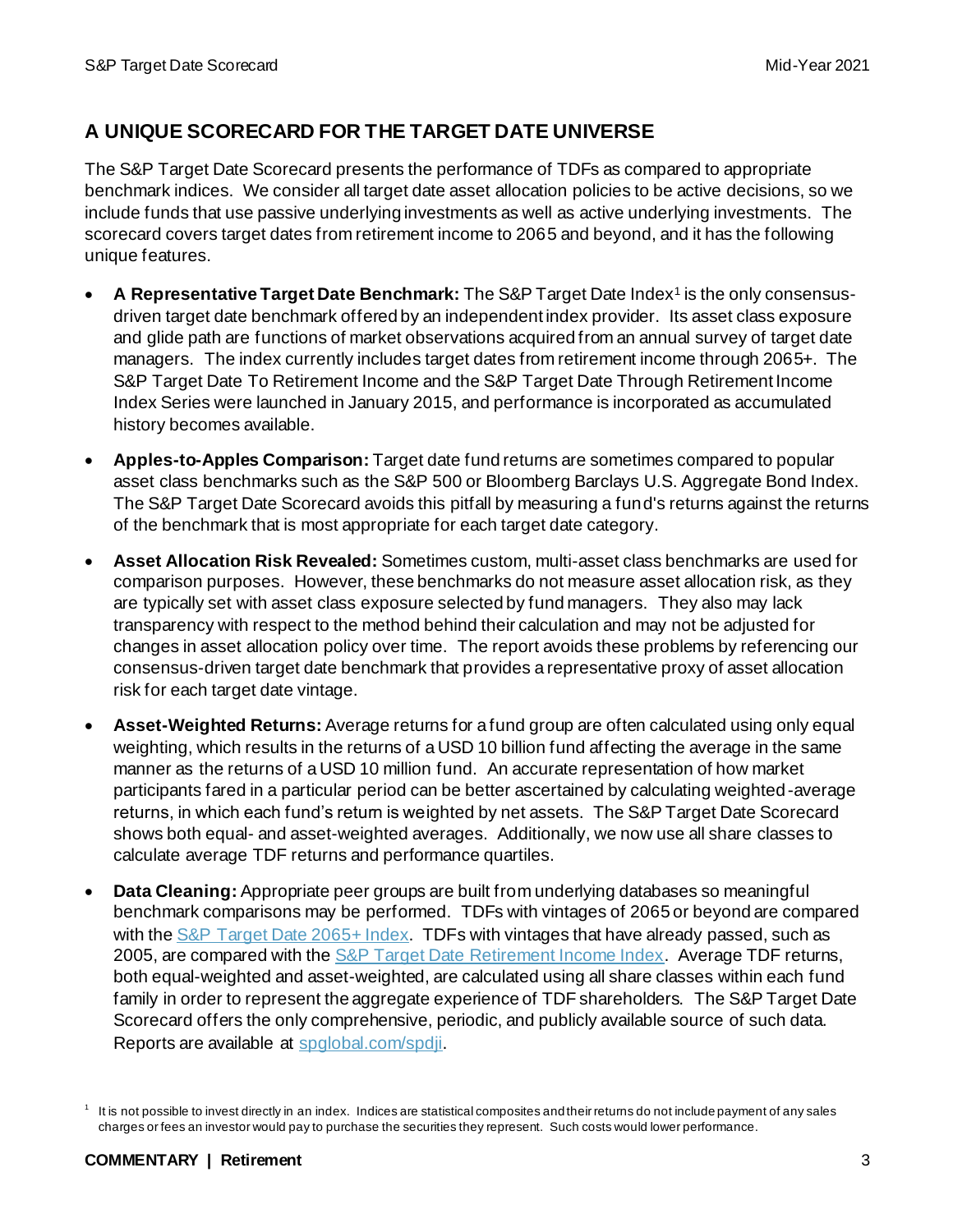

**Report 1: S&P Target Date Benchmark Glide Path – Total Equity Allocation**

Source: S&P Dow Jones Indices LLC, Morningstar Direct. Data as of June 30, 2021. Charts are provided for illustrative purposes. Past performance is no guarantee of future results. The S&P Target Date To 2010 was discontinued effective June 5, 2016.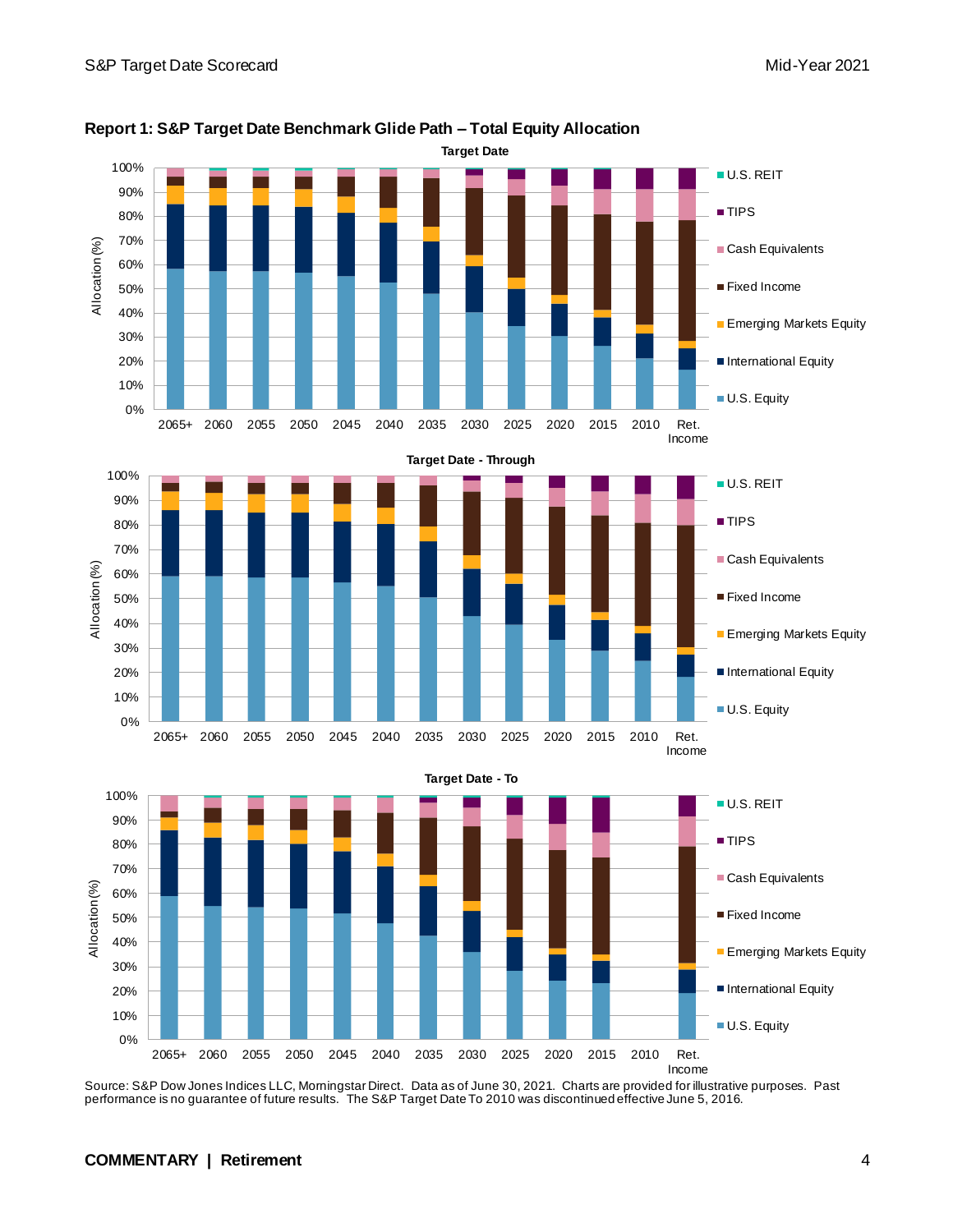

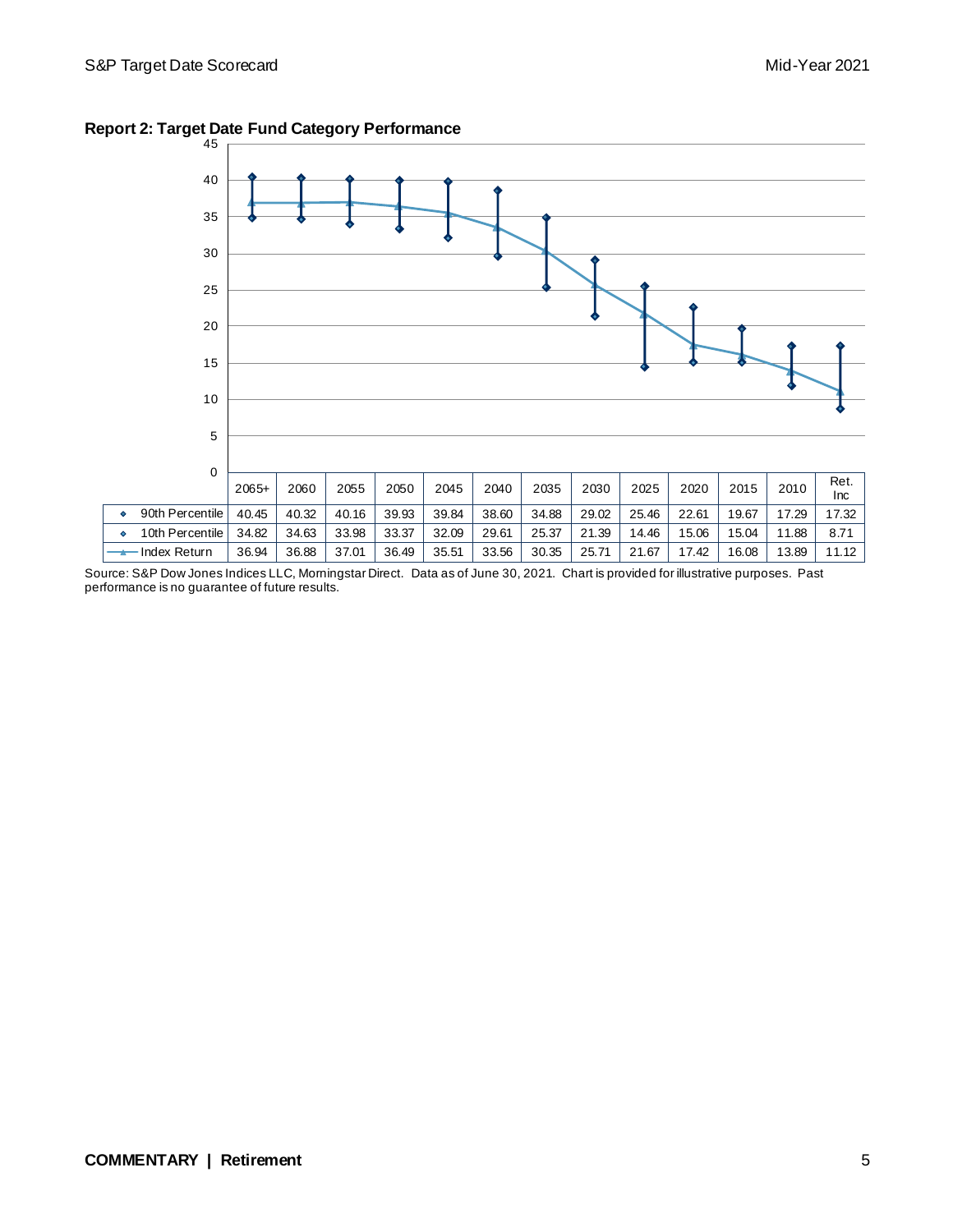| Report 3: Average Target Date Fund Performance |              |                                      |                                     |  |  |  |  |
|------------------------------------------------|--------------|--------------------------------------|-------------------------------------|--|--|--|--|
| <b>CATEGORY</b>                                | ONE-YEAR (%) | <b>THREE-YEAR</b><br>(ANNUALIZED, %) | <b>FIVE-YEAR</b><br>(ANNUALIZED, %) |  |  |  |  |
| Ret. Income TDFs (EW)                          | 12.62        | 7.50                                 | 6.35                                |  |  |  |  |
| Ret. Income TDFs (AW)                          | 13.76        | 8.06                                 | 6.42                                |  |  |  |  |
| S&P Target Date Ret. Income                    | 11.12        | 7.44                                 | 6.29                                |  |  |  |  |
| S&P Target Date To Ret. Income                 | 11.98        | 7.80                                 | 6.11                                |  |  |  |  |
| S&P Target Date Through Ret. Income            | 13.19        | 8.10                                 | 6.79                                |  |  |  |  |
|                                                |              |                                      |                                     |  |  |  |  |
| 2010 TDFs (EW)                                 | 14.92        | 8.48                                 | 7.44                                |  |  |  |  |
| 2010 TDFs (AW)                                 | 15.56        | 8.53                                 | 7.17                                |  |  |  |  |
| S&P Target Date 2010                           | 13.89        | 8.24                                 | 7.24                                |  |  |  |  |
| S&P Target Date To 2010*                       |              |                                      |                                     |  |  |  |  |
| S&P Target Date Through 2010                   | 15.40        | 8.65                                 | 7.69                                |  |  |  |  |
| 2015 TDFs (EW)                                 | 17.36        | 9.07                                 | 8.17                                |  |  |  |  |
| 2015 TDFs (AW)                                 | 17.34        | 9.16                                 | 7.86                                |  |  |  |  |
| S&P Target Date 2015                           | 16.08        | 8.74                                 | 8.01                                |  |  |  |  |
| S&P Target Date To 2015                        | 13.51        | 8.14                                 | 7.06                                |  |  |  |  |
| S&P Target Date Through 2015                   | 17.21        | 9.08                                 | 8.54                                |  |  |  |  |
|                                                |              |                                      |                                     |  |  |  |  |
| 2020 TDFs (EW)                                 | 18.59        | 9.33                                 | 8.62                                |  |  |  |  |
| 2020 TDFs (AW)                                 | 19.38        | 9.76                                 | 8.60                                |  |  |  |  |
| S&P Target Date 2020                           | 17.42        | 9.02                                 | 8.63                                |  |  |  |  |
| S&P Target Date To 2020                        | 13.73        | 8.03                                 | 7.54                                |  |  |  |  |
| S&P Target Date Through 2020                   | 20.45        | 9.83                                 | 9.50                                |  |  |  |  |
|                                                |              |                                      |                                     |  |  |  |  |
| 2025 TDFs (EW)                                 | 20.91        | 9.97                                 | 9.51                                |  |  |  |  |
| 2025 TDFs (AW)                                 | 22.06        | 10.72                                | 9.61                                |  |  |  |  |
| S&P Target Date 2025                           | 21.67        | 10.06                                | 9.76                                |  |  |  |  |
| S&P Target Date To 2025                        | 18.76        | 9.33                                 | 8.83                                |  |  |  |  |
| S&P Target Date Through 2025                   | 23.98        | 10.59                                | 10.44                               |  |  |  |  |
| 2030 TDFs (EW)                                 | 25.15        | 11.09                                | 10.81                               |  |  |  |  |
| 2030 TDFs (AW)                                 | 26.06        | 11.72                                | 10.82                               |  |  |  |  |
| S&P Target Date 2030                           | 25.71        | 10.95                                | 10.76                               |  |  |  |  |
| S&P Target Date To 2030                        | 23.52        | 10.42                                | 10.00                               |  |  |  |  |
| S&P Target Date Through 2030                   | 27.20        | 11.27                                | 11.36                               |  |  |  |  |
|                                                |              |                                      |                                     |  |  |  |  |

Source: S&P Dow Jones Indices LLC, Morningstar Direct. Data as of June 30, 2021. "EW" indicates equal weighted. "AW" represents asset weighted. Table is provided for illustrative purposes. Past performance is no guarantee of future results. See Glossary for more information. \*The S&P Target Date To 2010 was discontinued effective June 5, 2016.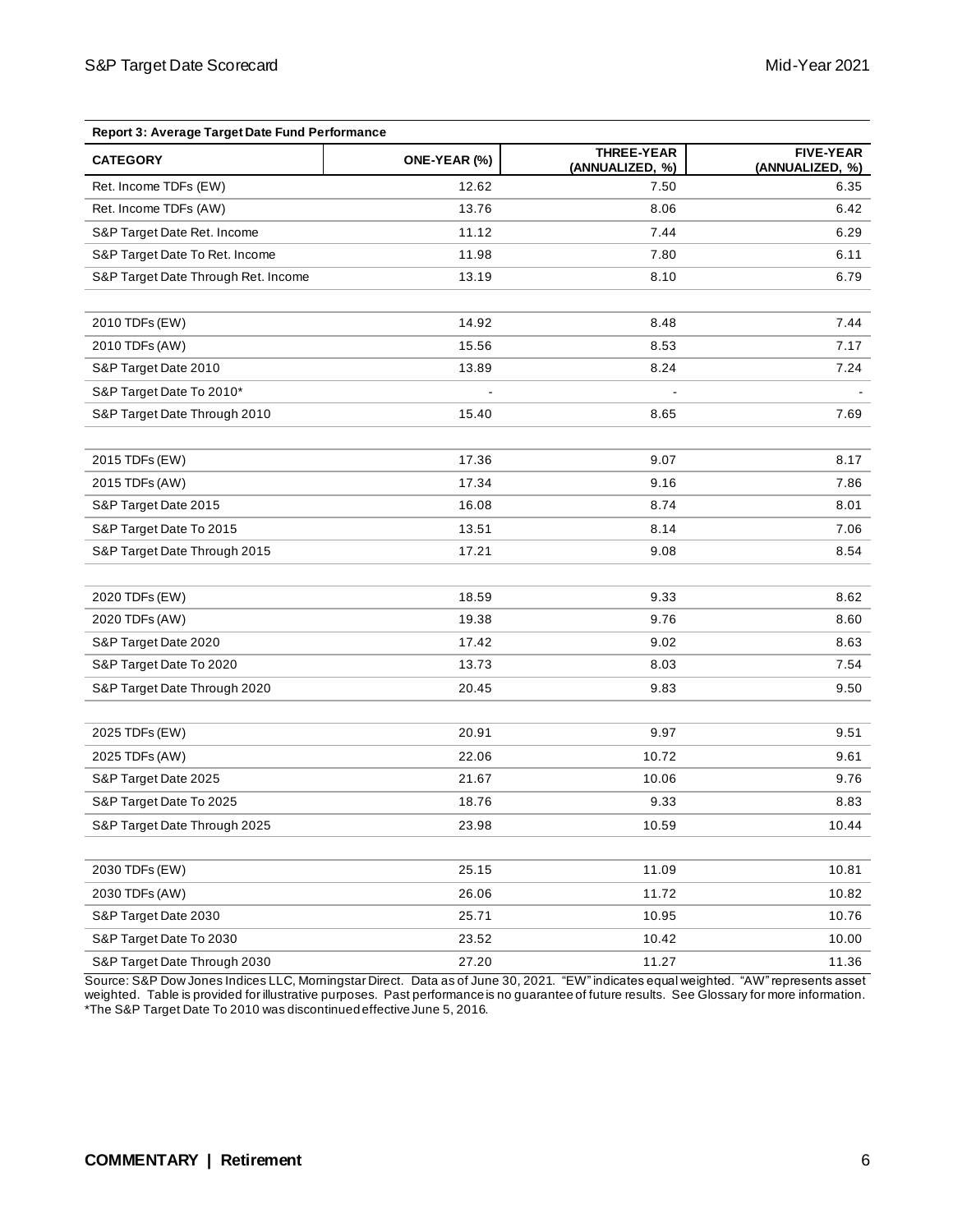| Report 3: Average Target Date Fund Performance (cont.) |              |                                      |                                     |  |  |  |  |
|--------------------------------------------------------|--------------|--------------------------------------|-------------------------------------|--|--|--|--|
| <b>CATEGORY</b>                                        | ONE-YEAR (%) | <b>THREE-YEAR</b><br>(ANNUALIZED, %) | <b>FIVE-YEAR</b><br>(ANNUALIZED, %) |  |  |  |  |
| 2035 TDFs (EW)                                         | 29.91        | 12.21                                | 12.02                               |  |  |  |  |
| 2035 TDFs (AW)                                         | 31.05        | 13.04                                | 12.13                               |  |  |  |  |
| S&P Target Date 2035                                   | 30.35        | 11.93                                | 11.82                               |  |  |  |  |
| S&P Target Date To 2035                                | 28.16        | 11.38                                | 10.99                               |  |  |  |  |
| S&P Target Date Through 2035                           | 31.32        | 12.20                                | 12.31                               |  |  |  |  |
|                                                        |              |                                      |                                     |  |  |  |  |
| 2040 TDFs (EW)                                         | 33.66        | 13.00                                | 12.82                               |  |  |  |  |
| 2040 TDFs (AW)                                         | 34.67        | 13.85                                | 12.89                               |  |  |  |  |
| S&P Target Date 2040                                   | 33.56        | 12.60                                | 12.55                               |  |  |  |  |
| S&P Target Date To 2040                                | 31.61        | 11.93                                | 11.79                               |  |  |  |  |
| S&P Target Date Through 2040                           | 34.65        | 12.89                                | 13.05                               |  |  |  |  |
|                                                        |              |                                      |                                     |  |  |  |  |
| 2045 TDFs (EW)                                         | 36.05        | 13.49                                | 13.33                               |  |  |  |  |
| 2045 TDFs (AW)                                         | 36.12        | 14.22                                | 13.23                               |  |  |  |  |
| S&P Target Date 2045                                   | 35.51        | 12.97                                | 12.99                               |  |  |  |  |
| S&P Target Date To 2045                                | 34.33        | 12.41                                | 12.32                               |  |  |  |  |
| S&P Target Date Through 2045                           | 36.94        | 13.40                                | 13.53                               |  |  |  |  |
|                                                        |              |                                      |                                     |  |  |  |  |
| 2050 TDFs (EW)                                         | 36.96        | 13.67                                | 13.51                               |  |  |  |  |
| 2050 TDFs (AW)                                         | 36.64        | 14.36                                | 13.34                               |  |  |  |  |
| S&P Target Date 2050                                   | 36.49        | 13.15                                | 13.30                               |  |  |  |  |
| S&P Target Date To 2050                                | 35.49        | 12.76                                | 12.73                               |  |  |  |  |
| S&P Target Date Through 2050                           | 37.29        | 13.48                                | 13.70                               |  |  |  |  |
| 2055 TDFs (EW)                                         | 37.46        | 13.79                                | 13.66                               |  |  |  |  |
| 2055 TDFs (AW)                                         | 36.61        | 14.39                                | 13.39                               |  |  |  |  |
| S&P Target Date 2055                                   | 37.01        | 13.23                                | 13.46                               |  |  |  |  |
| S&P Target Date To 2055                                | 36.30        | 12.73                                | 12.88                               |  |  |  |  |
| S&P Target Date Through 2055                           | 37.56        | 13.51                                | 13.76                               |  |  |  |  |
|                                                        |              |                                      |                                     |  |  |  |  |
| 2060 TDFs (EW)                                         | 37.85        | 13.85                                | 13.78                               |  |  |  |  |
| 2060 TDFs (AW)                                         | 36.43        | 14.47                                | 13.49                               |  |  |  |  |
| S&P Target Date 2060                                   | 36.88        | 13.30                                | 13.61                               |  |  |  |  |
| S&P Target Date To 2060                                | 36.56        | 13.12                                | 13.27                               |  |  |  |  |
| S&P Target Date Through 2060                           | 37.39        | 13.48                                | 13.78                               |  |  |  |  |
|                                                        |              |                                      |                                     |  |  |  |  |
| 2065+TDFs (EW)**                                       | 38.50        | 13.73                                |                                     |  |  |  |  |
| 2065+TDFs (AW)**                                       | 36.92        | 14.09                                |                                     |  |  |  |  |
| S&P Target Date 2065+                                  | 36.94        | 13.31                                | 13.62                               |  |  |  |  |
| S&P Target Date To 2065+                               | 36.59        | 13.13                                | 13.28                               |  |  |  |  |
| S&P Target Date Through 2065+                          | 37.42        | 13.49                                | 13.78                               |  |  |  |  |

Source: S&P Dow Jones Indices LLC, Morningstar Direct. Data as of June 30, 2021. "EW" indicates equal weighted. "AW" represents asset weighted. Table is provided for illustrative purposes. Past performance is no guarantee of future results. See Glossary for more information. \*\*Five-year annualized returns for 2065+ TDFs (EW) and 2065+ TDFs (AW) are not available.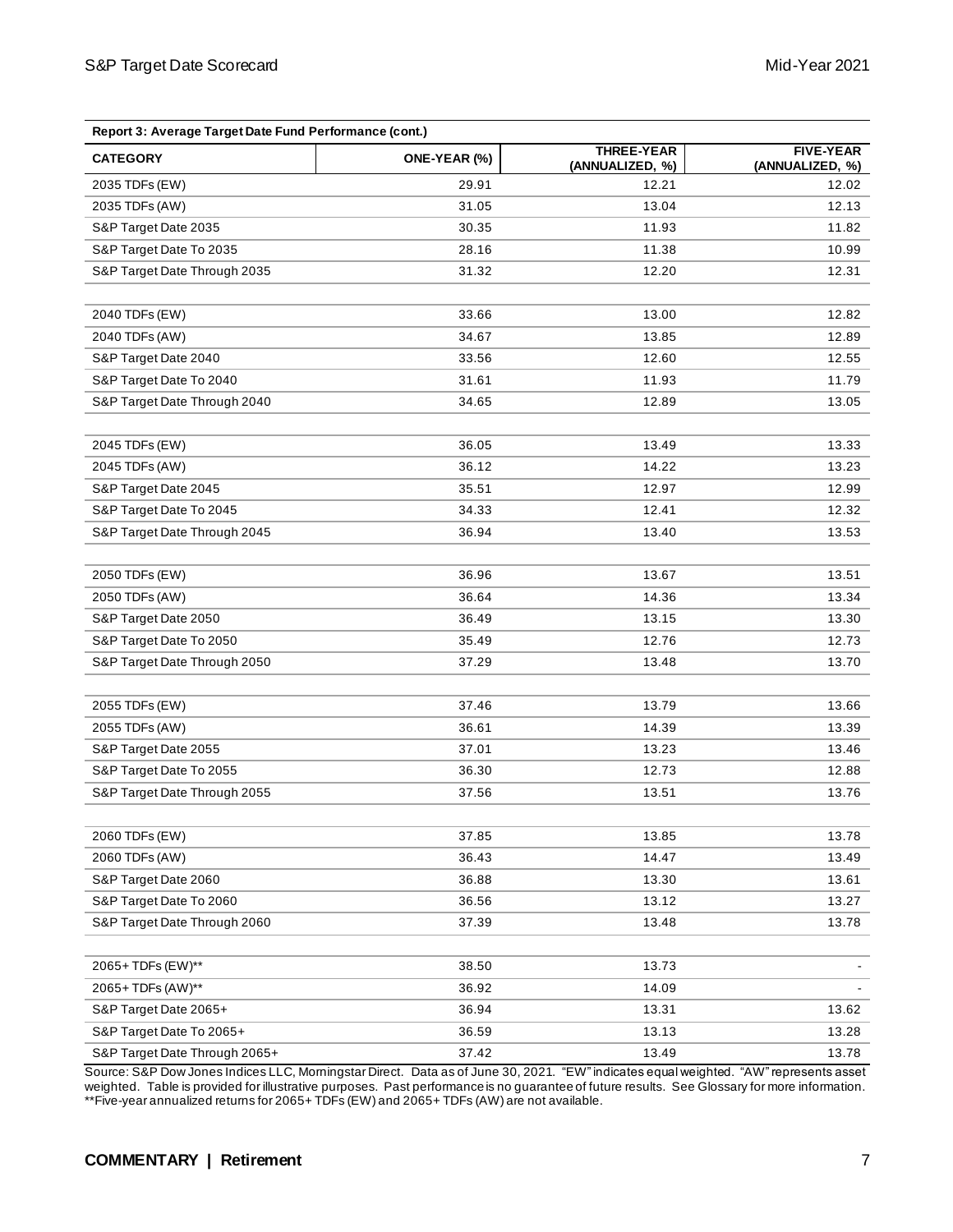

#### **Report 4: Difference in Three-Year Total Return Indices (Through Minus To) by Vintage**

Source: S&P Dow Jones Indices LLC, Morningstar Direct. Data as of June 30, 2021. Chart is provided for illustrative purposes. Past performance is no guarantee of future results.

| <b>Report 5: Quartile Breakpoints of Target Date Funds</b> |                             |               |                             |  |  |
|------------------------------------------------------------|-----------------------------|---------------|-----------------------------|--|--|
| <b>FUND CATEGORY</b>                                       | 75 <sup>th</sup> PERCENTILE | <b>MEDIAN</b> | 25 <sup>th</sup> PERCENTILE |  |  |
| <b>ONE-YEAR</b>                                            |                             |               |                             |  |  |
| Ret. Income                                                | 15.32                       | 12.43         | 10.41                       |  |  |
| Target 2010                                                | 15.89                       | 14.97         | 13.63                       |  |  |
| Target 2015                                                | 18.57                       | 17.29         | 16.17                       |  |  |
| Target 2020                                                | 20.62                       | 18.52         | 16.16                       |  |  |
| Target 2025                                                | 23.95                       | 21.41         | 19.48                       |  |  |
| Target 2030                                                | 27.64                       | 25.51         | 23.49                       |  |  |
| Target 2035                                                | 32.23                       | 30.34         | 28.21                       |  |  |
| Target 2040                                                | 35.90                       | 33.73         | 32.03                       |  |  |
| Target 2045                                                | 38.49                       | 36.31         | 34.35                       |  |  |
| Target 2050                                                | 38.80                       | 37.14         | 35.61                       |  |  |
| Target 2055                                                | 39.11                       | 38.00         | 35.92                       |  |  |
| Target 2060                                                | 39.66                       | 38.44         | 36.17                       |  |  |
| Target $2065+$                                             | 40.05                       | 39.44         | 36.38                       |  |  |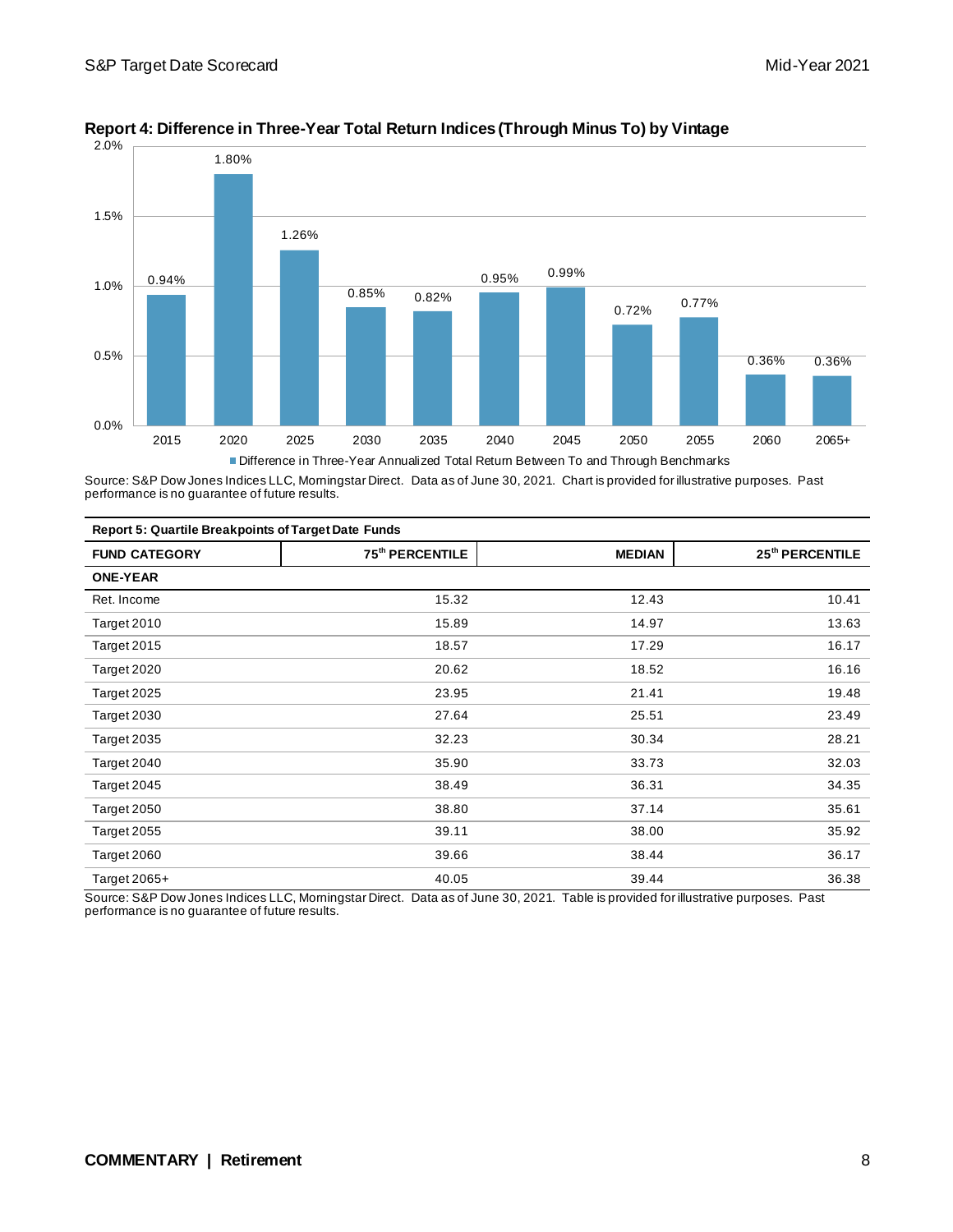| Report 5: Quartile Breakpoints of Target Date Funds (cont.) |                             |               |                             |  |  |  |
|-------------------------------------------------------------|-----------------------------|---------------|-----------------------------|--|--|--|
| <b>FUND CATEGORY</b>                                        | 75 <sup>th</sup> PERCENTILE | <b>MEDIAN</b> | 25 <sup>th</sup> PERCENTILE |  |  |  |
| <b>THREE-YEAR</b>                                           |                             |               |                             |  |  |  |
| Ret. Income                                                 | 8.44                        | 7.66          | 7.07                        |  |  |  |
| Target 2010                                                 | 8.95                        | 8.61          | 7.92                        |  |  |  |
| Target 2015                                                 | 9.66                        | 9.16          | 8.42                        |  |  |  |
| Target 2020                                                 | 10.10                       | 9.43          | 8.34                        |  |  |  |
| Target 2025                                                 | 11.05                       | 10.24         | 9.36                        |  |  |  |
| Target 2030                                                 | 12.01                       | 11.30         | 10.37                       |  |  |  |
| Target 2035                                                 | 13.03                       | 12.32         | 11.58                       |  |  |  |
| Target 2040                                                 | 13.76                       | 13.01         | 12.30                       |  |  |  |
| Target 2045                                                 | 14.28                       | 13.55         | 12.79                       |  |  |  |
| Target 2050                                                 | 14.44                       | 13.71         | 13.02                       |  |  |  |
| Target 2055                                                 | 14.50                       | 13.77         | 13.07                       |  |  |  |
| Target 2060                                                 | 14.61                       | 13.91         | 13.09                       |  |  |  |
| Target 2065+                                                | 14.21                       | 13.97         | 13.08                       |  |  |  |
| <b>FIVE-YEAR</b>                                            |                             |               |                             |  |  |  |
| Ret. Income                                                 | 7.12                        | 6.52          | 5.72                        |  |  |  |
| Target 2010                                                 | 8.02                        | 7.52          | 7.12                        |  |  |  |
| Target 2015                                                 | 8.83                        | 8.30          | 7.91                        |  |  |  |
| Target 2020                                                 | 9.48                        | 8.89          | 7.75                        |  |  |  |
| Target 2025                                                 | 10.47                       | 9.91          | 9.07                        |  |  |  |
| Target 2030                                                 | 11.63                       | 11.03         | 10.16                       |  |  |  |
| Target 2035                                                 | 12.84                       | 12.07         | 11.49                       |  |  |  |
| Target 2040                                                 | 13.60                       | 12.83         | 12.24                       |  |  |  |
| Target 2045                                                 | 14.00                       | 13.39         | 12.72                       |  |  |  |
| Target 2050                                                 | 14.18                       | 13.50         | 12.87                       |  |  |  |
| Target 2055                                                 | 14.36                       | 13.64         | 12.94                       |  |  |  |
| Target 2060                                                 | 14.69                       | 13.91         | 13.24                       |  |  |  |
| Target 2065+*                                               | ä,                          |               |                             |  |  |  |

Source: S&P Dow Jones Indices LLC, Morningstar Direct. Data as of June 30, 2021. Table is provided for illustrative purposes. Past performance is no guarantee of future results. \*Target 2065+ does not have five-year data.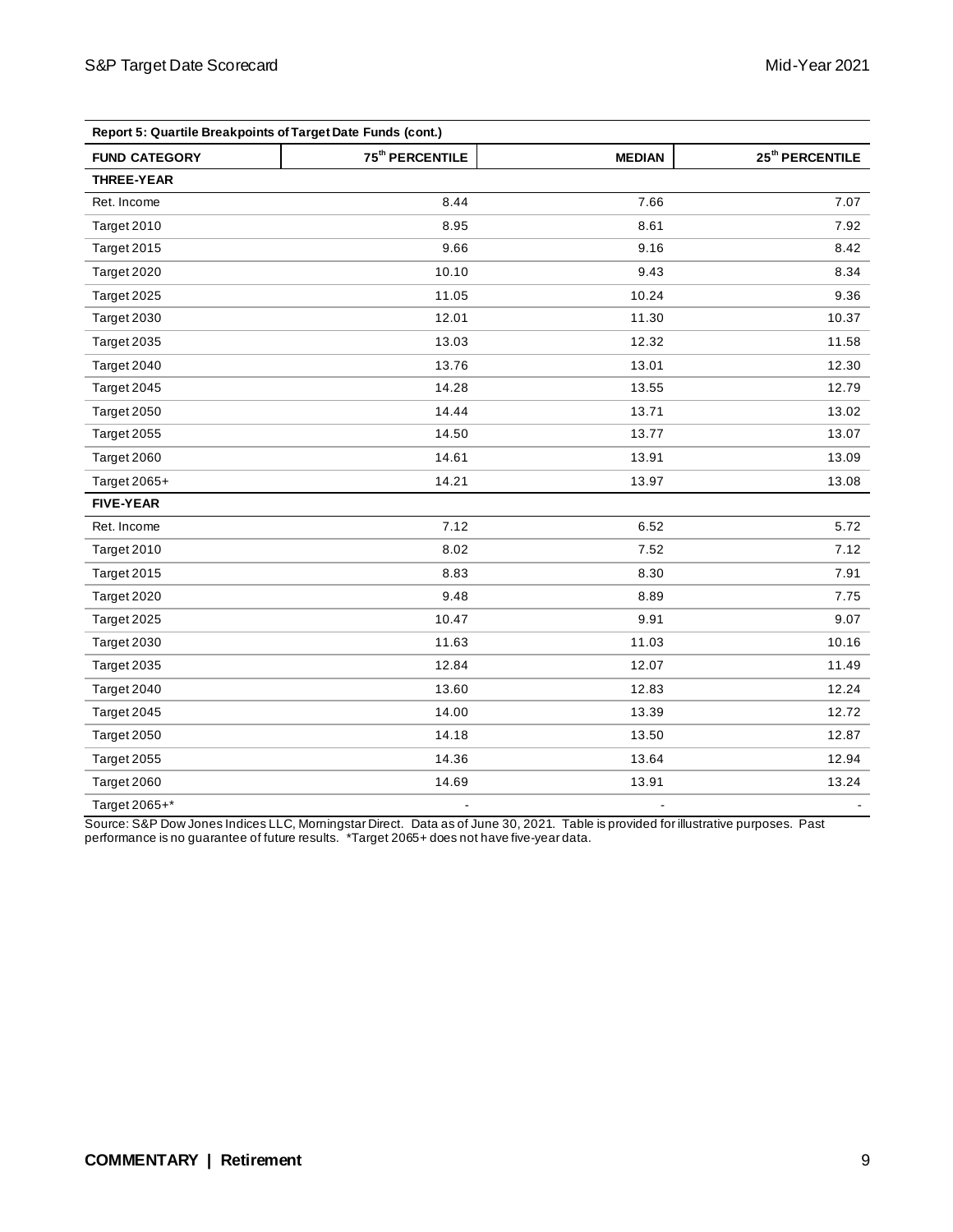

#### **Report 6: Three-Year Risk/Return by Target Date**

© Target Date Ret. Income ■ S&P Target Date Ret. Income · S&P Target Date Through Ret. Income A S&P Target Date To Ret. Income

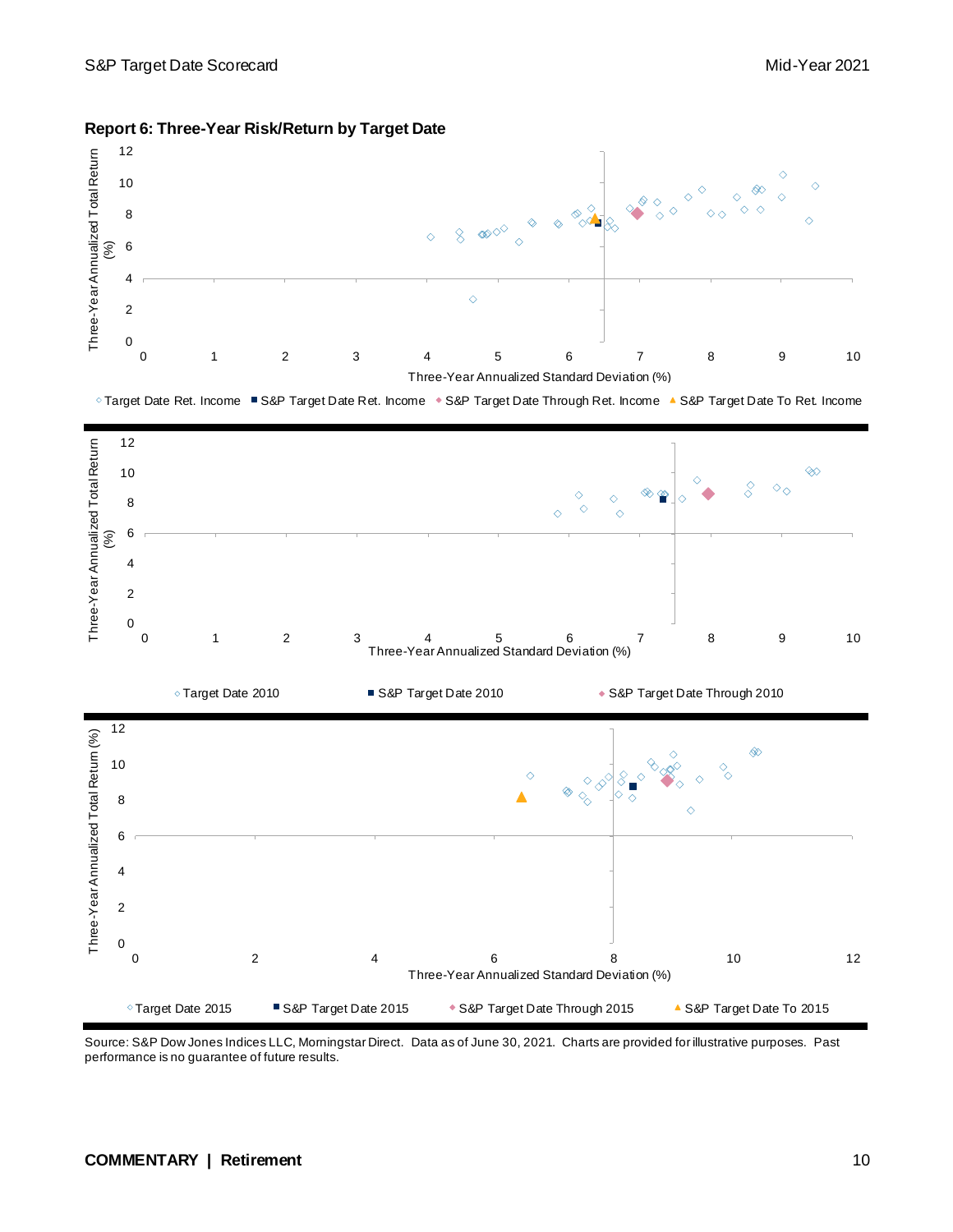

#### **Report 6: Three-Year Risk/Return by Target Date (cont.)**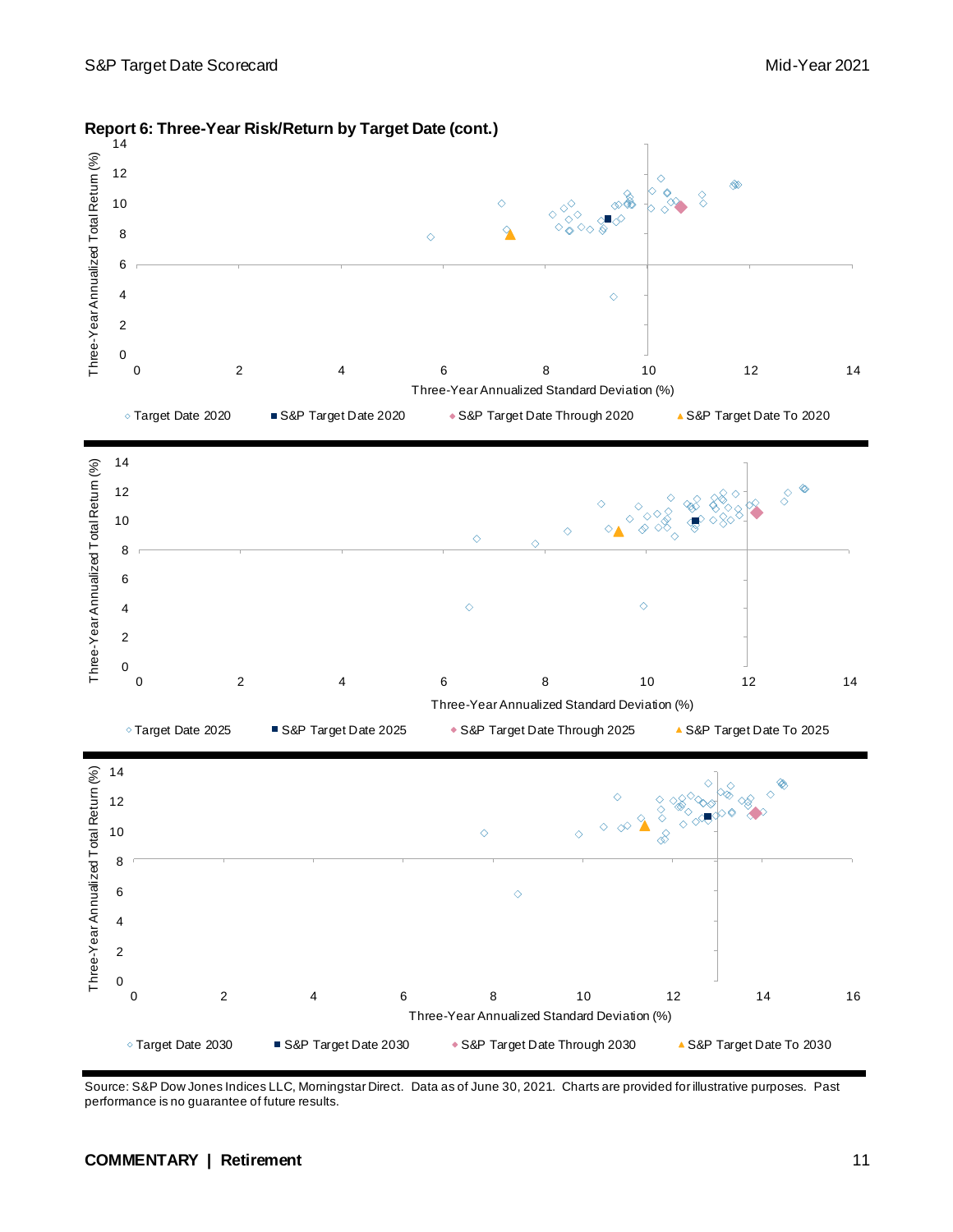

**Report 6: Three-Year Risk/Return by Target Date (cont.)**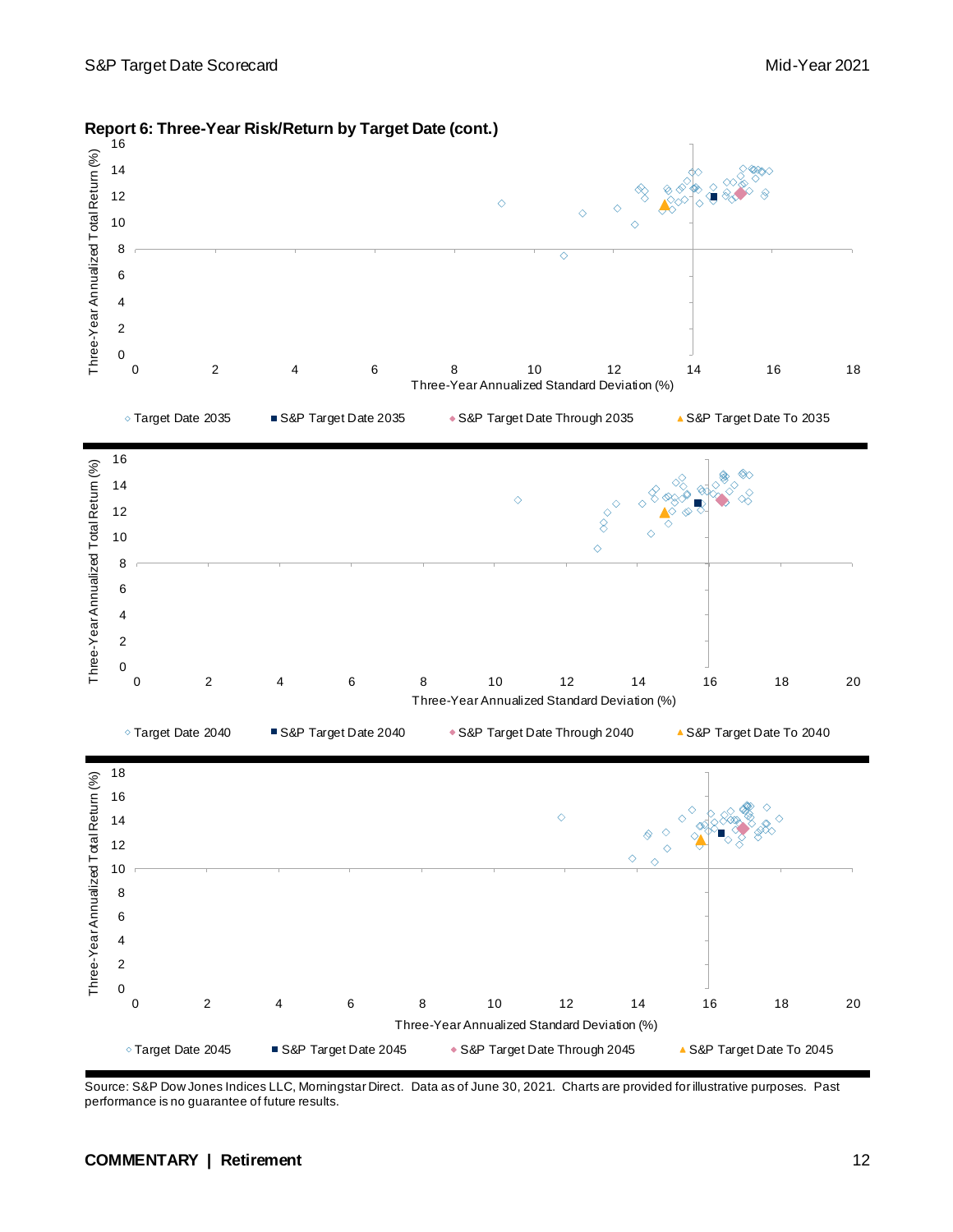

#### **Report 6: Three-Year Risk/Return by Target Date (cont.)**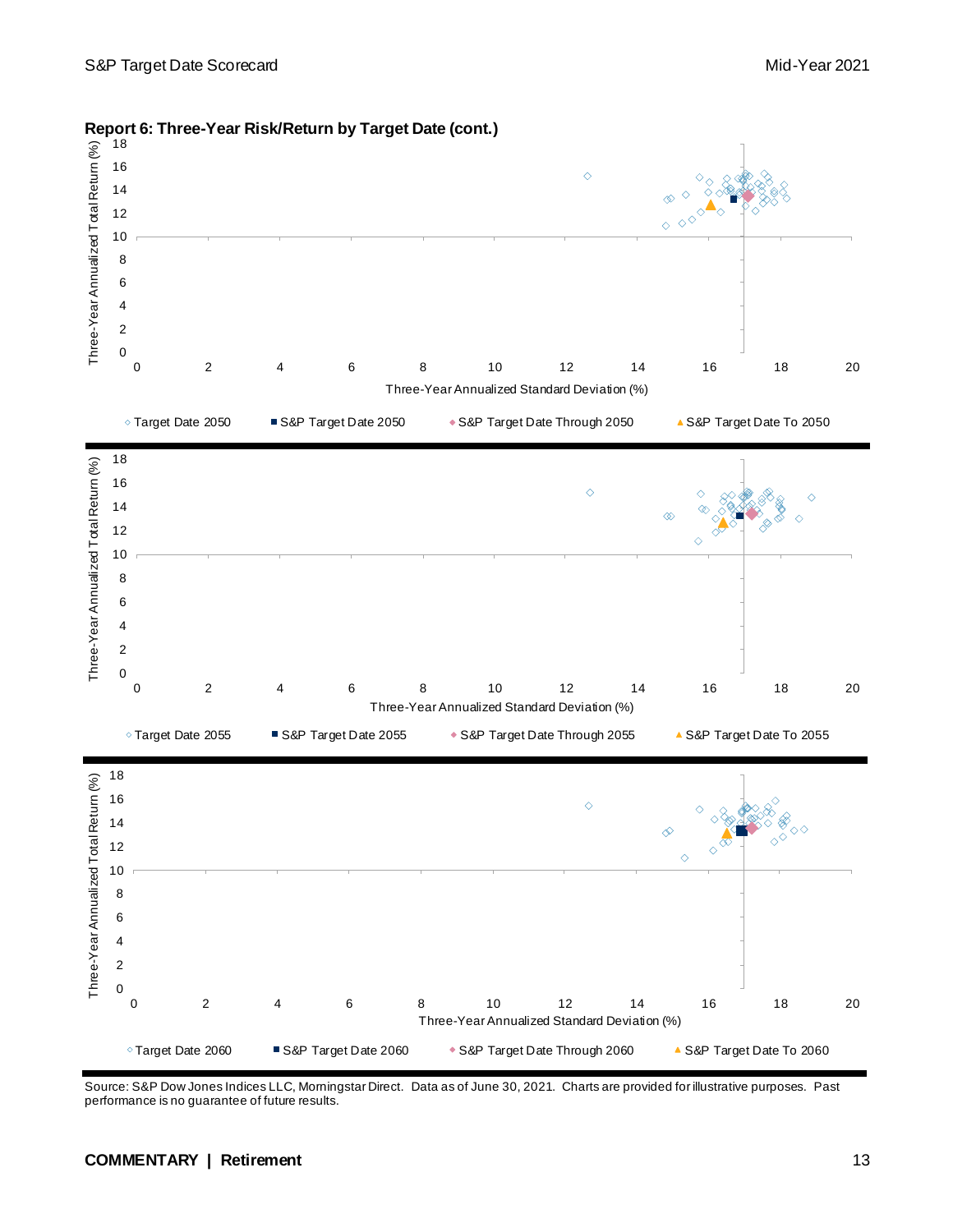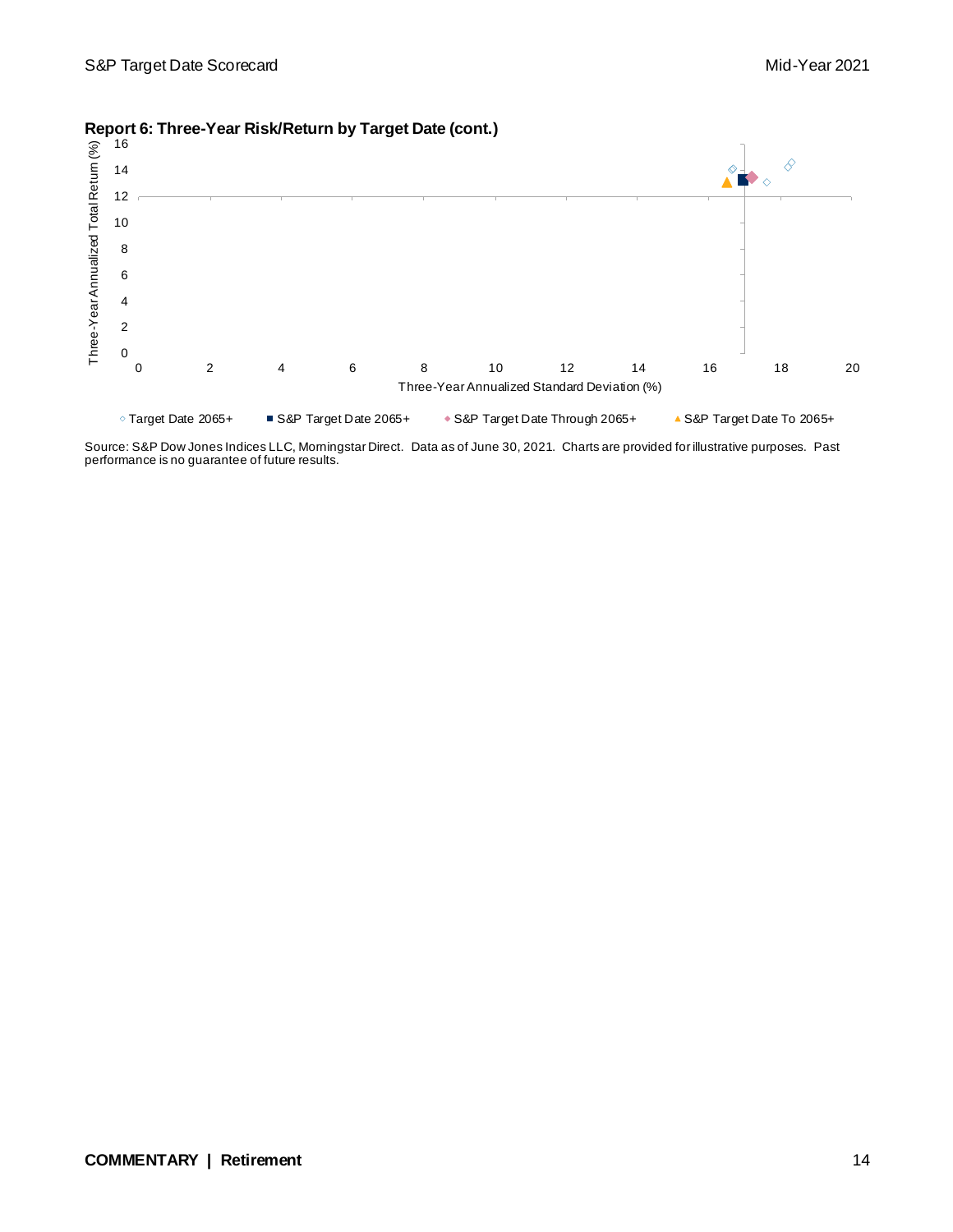# **GLOSSARY**

#### **Equal-Weighted (EW) Average TDF Performance**

Equal-weighted returns for a particular style category are determined by calculating a simple average return of all active share classes in that category in a specific month. The effects of sales charges, or loads, are not included.

### **Asset-Weighted (AW) Average TDF Performance**

Asset-weighted returns for a particular style category are determined by calculating a weighted average return of all funds in that category in a specific month, with each fund's return weighted by its total net assets. The effects of sales charges, or loads, are not included.

#### **Quartiles Breakpoints**

The p<sup>th</sup> percentile for a set of data is the value that is greater than or equal to p% of the data but less than or equal to (100 - p)% of the data. In other words, it is a value that divides the data into two parts: the lower p% of the values and the upper (100 - p)% of the values. The first quartile is the 75<sup>th</sup> percentile, meaning it is the value separating the elements of a population into the lower 75% and the upper 25%. The second quartile is the 50<sup>th</sup> percentile and the third quartile is the 25<sup>th</sup> percentile. Returns of all share classes, excluding loads, are used to calculate TDF category quartiles for specific time periods.